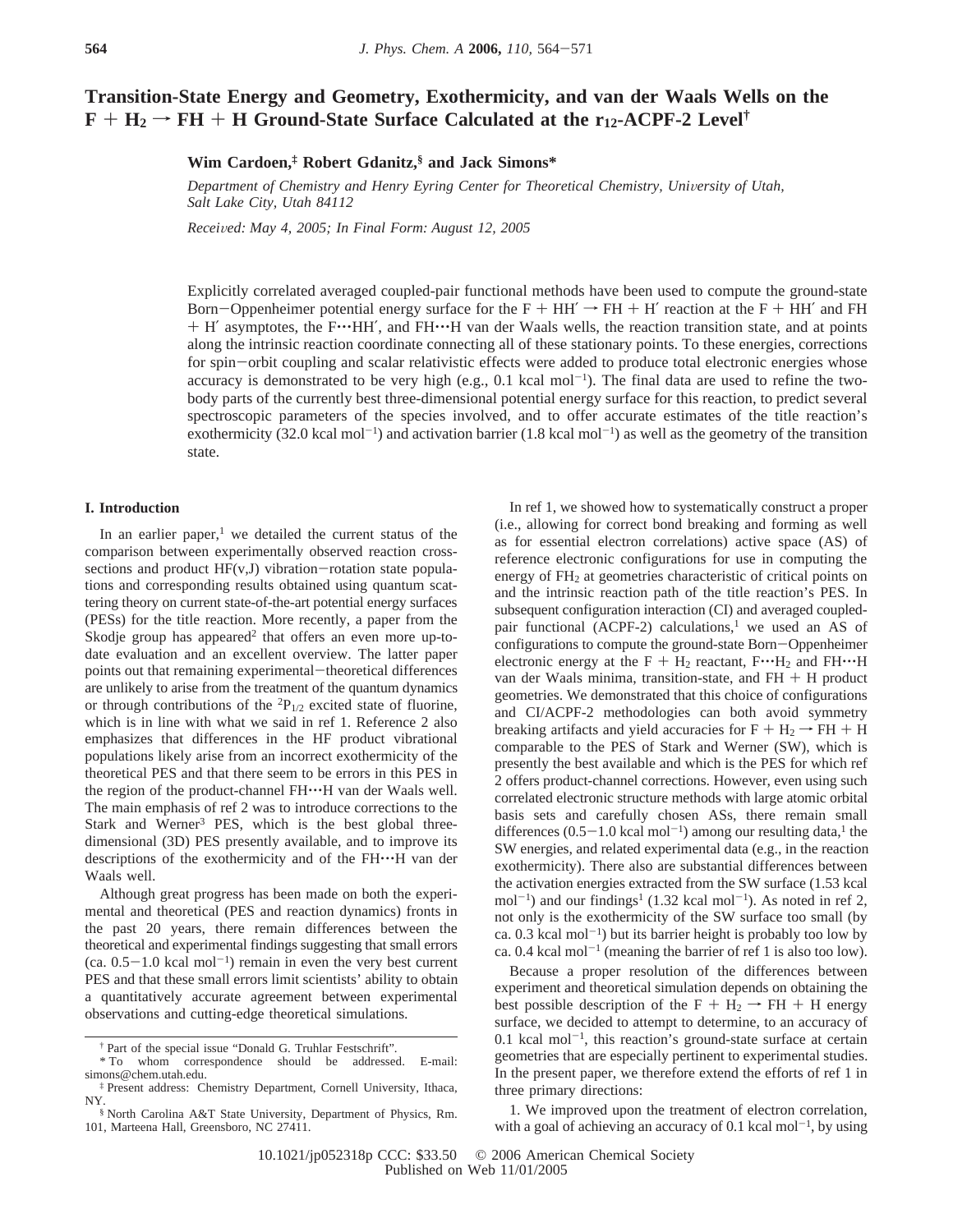explicitly correlated  $r_{12}$  methods that we have shown in earlier studies on  $N_2$ ,<sup>4</sup> He<sub>2</sub>,<sup>5</sup> Ne<sub>2</sub><sup>6</sup>, and HF<sup>7</sup> are more than capable of this accuracy.

2. We included both spin-orbit and scalar relativistic corrections to the PES in a fashion similar to what Hartke and Werner added<sup>8</sup> to the SW surface to generate what we later denote as the HSW surface.

3. We computed such high-level explicitly correlated energies at ca. 228 geometries including near the  $F + H_2 \rightarrow FH + H$ intrinsic reaction path (IRP) and in the neighborhoods of (a) the  $F^{\cdots}H_2$  reactant van der Waals well, (b) the  $FH^{\cdots}H$  product van der Waals well, (c) the  $F + H_2$  reactants and  $FH + H$ products, (d) as well as the transition state.

This paper is organized as follows. In section II, we describe succinctly the basis set, the electronic configuration active space (AS), and the correlation method we use and we describe how we selected the geometries where we performed explicitly correlated calculations. In section III, we give our results at the  $F + HH$  and  $FH + H$  asymptotes, the van der Waals minima, and the transition state. In the last section, we summarize our findings.

### **II. Methods**

**A. General.** The explicitly correlated electronic structure calculations were performed using the AMICA suite of programs,<sup>9</sup> which is based on the Columbus program package.<sup>10</sup>

The molecular orbitals were optimized in a multiconfigurational self-consistent field (MCSCF) calculation. The orbital redundancies within the active orbital space were resolved by diagonalizing the generalized Fock matrix (denoted **Q**11). The MCSCF energies were converged to  $10^{-10} E_h$  (Hartree units of energy), and the ACPF-2 and r<sub>12</sub>-ACPF-2 energies were converged to  $10^{-6}$   $E_h$ . The scalar relativistic corrections were calculated using the Molpro<sup>12</sup> program, where the MCSCF and ACPF energies were converged to  $10^{-10}$   $E_h$ . All distances in this work are reported in atomic units  $(a_0)$ .

The geometries of the  $F + H_2$  system are expressed as in ref 1. In general, the geometry for each point on the  $F + H_2$  PES can be expressed by three distances,  $r_{F-H}$ ,  $r_{H-H'}$  (*r*), and  $r_{F-H'}$ . In this paper, we use two additional ways to describe certain geometries. The transition state is described by  $r_{F-H}$ ,  $r_{H-H'}(r)$ , and the angle  $\theta$  complementary to the angle formed by the vectors  $\mathbf{r}_{\text{F-H}}$  and  $\mathbf{r}_{\text{H-H'}}$ . In addition, Jacobi coordinates are used to describe geometries in the reactant channel. They consist of the distance  $r_{\text{H}-\text{H}'}$  (*r*), the distance *R* between the center-ofmass of  $r_{HH'}$  and the F atom, and the angle  $\varphi$  between the vectors associated with the distances *r* and *R*.

**B. Basis Sets, Reference Space, and r12-ACPF-2 Method.** In ref 7, we calculated the Born-Oppenheimer potential for the ground state of the HF molecule using the  $r_{12}$ -ACPF-2 functional. At the same time, we were able to construct basis sets for HF that also could be used for the calculation of the F <sup>+</sup> H2 PES. The new basis sets for F and H were constrained to both achieve high accuracy and to retain a degree of compactness that would allow us to also treat the larger system  $F + H_2$ . The basis set that was compiled for the HF molecule contained 304 uncontracted (spherical) Gaussian basis functions and had the following composition: F[18s13p8d6f4g3h2i] and H:[11s6p4d3f] (see ref 7). In the same paper, we examined convergence in the computed values of the dissociation energy *D*<sup>e</sup> as the AS size and composition varied for the HF molecule. Next, this basis set and an AS containing 352 reference configuration state functions (CSFs) were used to calculate a nonrelativistic  $r_{12}$ -ACPF-2 potential for HF, which afterward

was corrected for scalar relativistic effects (mass-velocity and Darwin correction) as well as for spin-orbit effects which proved to be nonnegligible due to the presence of a F atom. This combination of basis set, AS choice, and treatment of spinorbit and relativistic effects resulted in very accurate calculated spectroscopic constants for the HF molecule.

To make the previous kind of explicitly correlated calculations feasible for use at many geometries on the  $F + H_2$  PES, we needed to compress the basis set without losing significant accuracy. This became necessary because of the necessity to include multiple reference configurations in the wave function, the lower symmetry of this molecular system, and the computational cost of carrying out such calculations (e.g., calculating the r12-ACPF-2 energy at a single geometry requires between 350 and 1400 h of CPU time even on our fastest computer, a 32-bit s1533 MHz dual-processor machine with 3 GB memory and 200 GB hard disk). We discovered that we could remove the *i*-symmetry basis functions on F and the *f*-symmetry functions on H without significantly affecting the computed *D*<sup>e</sup> value ( $0.1$  kcal mol<sup>-1</sup>) for HF. The basis set we then used to tackle the  $F + H_2$  PES thus contains the following functions: [18s13p8d6f4g3h] for F and [11s6p4d] for H, which results in a total of 257 basis functions for the HF molecule and 306 basis functions for the  $F + H_2$  system.

In ref 1, we also investigated the convergence of the active space with respect to the F + HH  $\rightarrow$  FH + H reaction exothermicity and the barrier height by monitoring the energy of the reactants, the products, and the linear-constrained transition state. The issue of symmetry breaking, by which many of the active spaces we considered were eventually eliminated, posed a serious problem that we needed to overcome. We eventually identified several active spaces that were good candidates for the further study of the  $F + H_2$  PES, and we selected one that would be most viable. In this earlier paper on the AS (ref 1), we used the notation (klmn/xwyz) to denote the number of *internal* (klmn) orbitals and the number of doubly occupied or *inactive* orbitals (xwyz) within the  $a_1$ ,  $b_1$ ,  $a_2$ , and  $b_2$  symmetries of the  $C_{2v}$  point group. The orbitals that are internal but not constrained to be doubly occupied we term *active*. We also used the notation (pq/rs) to make a similar declaration of the  $a'$ - and  $a''$ -symmetry orbitals in the  $C_s$  point group. The AS space we selected for further use in the explicitly correlated treatment of  $F + H_2$  is denoted as (7202/1000) in  $C_{2v}$  symmetry or (92/10) in  $C_s$  symmetry.

The 10 active orbitals involved in the AS have, at the  $F +$ H<sub>2</sub> asymptote, the character of F(2s,2p,3s,3p) and H<sub>2</sub>( $\sigma$ <sub>g</sub>, $\sigma$ <sub>u</sub>), while the F(1s) orbital is inactive. The reference CSFs that we use in our  $r_{12}$  calculations are created by forming all possible distributions of nine electrons among the  $F(2s,2p)$  and the  $H_2$ - $(\sigma_{\alpha}, \sigma_{\alpha})$  valence orbitals. As such, this space of CSFs is of complete active space (CAS) character. Additional reference CSFs are generated by carrying out single and double excitations of these valence orbitals into the higher lying F(3s,3p) orbitals (subject, of course, to spin- and spatial-symmetry constraints). From the (7202/1000|92/10) AS, a total of 1276 reference configurations were generated in  $C_{2v}$  symmetry and 2467 reference configurations were obtained in *Cs* symmetry using the approach outlined above.

In ref 1, where we investigated several ASs for the  $F + H_2$ PES, we used this (92/10) AS and the ACPF-2 method to calculate several properties at especially interesting geometries on the  $F + H_2$  PES. We found that the use of this (92/10) AS resulted in a better  $D_e$  for HF (141.0 kcal mol<sup>-1</sup>) but an exothermicity for the  $F + H_2 \rightarrow FH + H$  reaction (32.5 kcal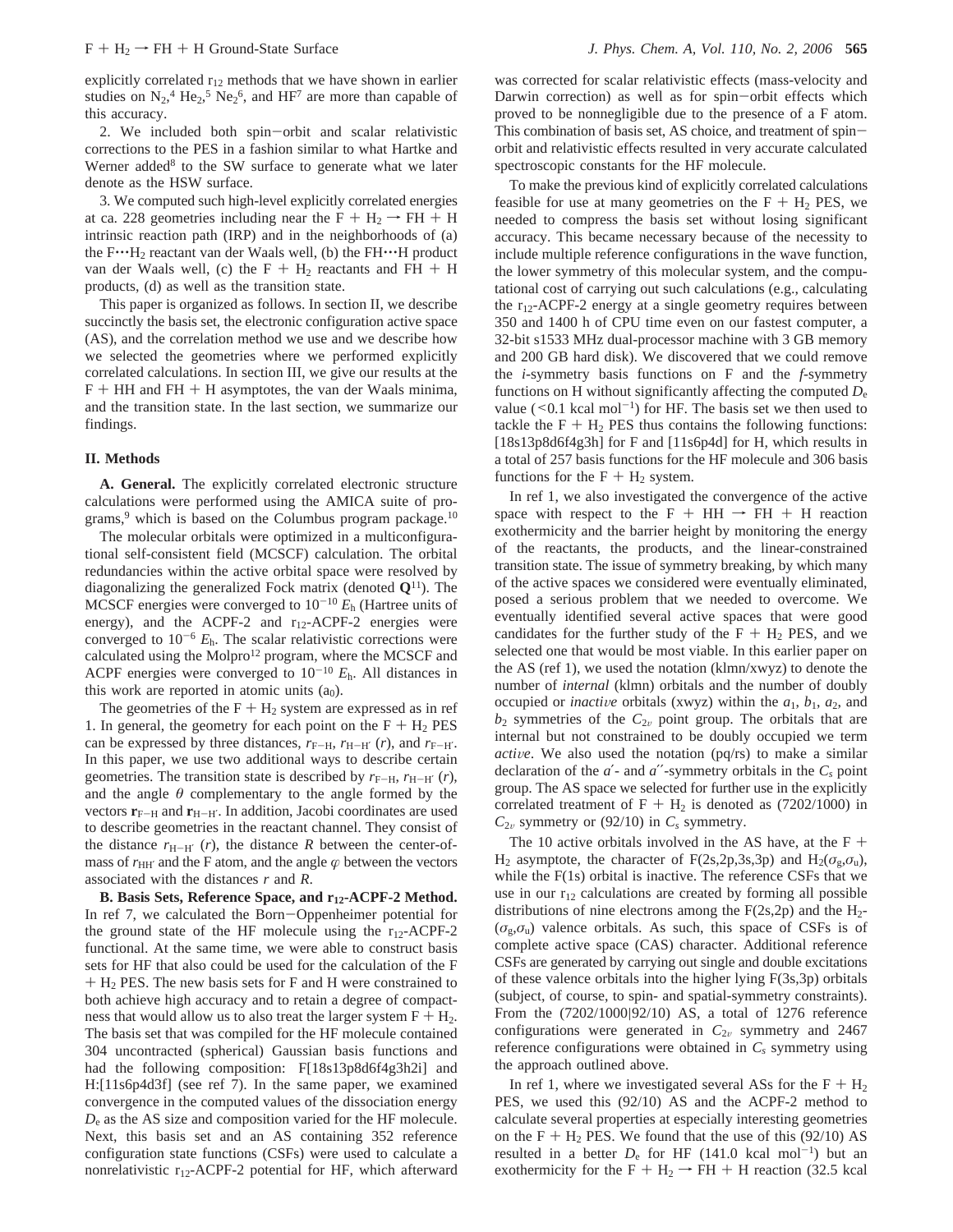$mol^{-1}$ ) of similar quality to that obtained earlier from the Stark and Werner<sup>3</sup> data (140.3 and 31.8 kcal mol<sup>-1</sup>, respectively), where the corresponding experimental data are 141.1 and 32.0 kcal mol<sup>-1</sup>. These nagging discrepancies suggested to us that the subsequent  $r_{12}$ -ACPF-2 study detailed here would make even further improvements on our description of this reaction's PES and would thus help bring closer the experiment-simulation gap on this important test-case reaction.

All of the calculations for the  $F + H_2$  surface that we report in this paper were performed in  $C_s$  symmetry, even at those geometries that possess  $C_{2v}$  symmetry. Without any further restrictions on the basis set or the number of reference configurations, the combination of the number of basis functions and reference configurations would generate a  $r_{12}$ - ACPF-2 wave function containing more than 709 million CSFs, a number far beyond present-day computing resources for calculating the entire PES. We therefore had to design a method to reduce the number of reference configurations without losing accuracy.

To this end, before carrying out  $r_{12}$ -ACPF-2 calculations at any geometry with our newly compiled basis set and AS choice, we first perform a MCSCF calculation using the 2467 CSFs in the reference AS, after which we carry out an ACPF-2 calculation based upon this 2467 CSF reference function using Dunning's aug-cc-pVQZ13 basis. In these calculations, we do not correlate the  $F(1s^2)$  core electrons to reduce the calculation time. We then reduce (below 2467) the number of reference CSFs for the final  $r_{12}$ -ACPF-2 calculation by selecting only those CSFs that have, in the above ACPF-2 wave function, an amplitude that surpasses a threshold of  $\tau = 25 \times 10^{-6}$ . Smaller thresholds made the subsequent explicitly correlated calculation unfeasible, while this value allowed us to achieve the final accuracy we desired (ca.  $0.1$  kcal mol<sup>-1</sup>).

The use of such a threshold approach can lead to artificial "bumps" in the PES, in particular in areas where the curvature of the surface is rather flat. This might be also overcome by merging all of the reference CSFs whose amplitudes are greater than the threshold value over a range of geometries. In practice, the latter approach again generated too many CSFs to include in our subsequent  $r_{12}$ -ACPF-2 calculations. We therefore opted for a compromise in which we merged all the above-threshold CSFs within a given region of the PES (i.e., the van der Waals wells, the transition state, the reactants, and the products). We were thus able to optimize all of these geometrical structures without experiencing artificial "bumps".

After using the above strategy to select the reference CSFs at a given region of geometry, we perform a MCSCF calculation using the basis set we earlier described constructed for the  $r_{12}$ calculations (306 basis functions) and using the 2467 reference CSFs. We then use the optimized MCSCF orbitals (for the 2467 reference CSFs) to subsequently carry out the  $r_{12}$ -ACPF-2 calculation employing the previously selected reference CSFs using the MCSCF orbitals that were optimized for the 2467- CSF wave function. In the final  $r_{12}$ -ACPF-2 calculation, all of the electrons are correlated, including the  $F(1s^2)$  pair.

Finally, the  $r_{12}$ -ACPF-2 calculation may give rise to instabilities<sup>14</sup> that can be controlled when we limit the number of independent  $r_{12}$  terms in the wave function by restricting the unitary invariance of the internal orbitals to certain disjoint subsets. In our calculations, we reduced the number of independent  $r_{12}$  variables by partitioning the space of the internal orbitals into three subsets:  ${F(1s)}{F(2s)}$  and  ${F(2p,3s,3p)}$ ,  $H_2(\sigma_g, \sigma_u)$ .

**C. Selection of Geometries at which to Compute Explicitly Correlated Energies.** As noted earlier, the r<sub>12</sub>-ACPF-2 calcula-

tions are very computationally expensive. Therefore we needed to focus our computational efforts toward certain areas of the PES: the asymptotes where the energy variation tracks that of the diatomic  $H_2$  and HF potentials, both van der Waals wells (reactant and product), as well as the bent transition state and the IRP connecting the transition state and both wells. We also carried out calculations along an IRP that connects the product well to the products because, in our exploration of the SW PES, we found small bumps in these regions that may very well be artificial. Finally, we also performed calculations over grids of points (detailed later) in the regions of the bent transition state (to obtain the local curvatures and to accurately locate the transition state) as well as in the van der Waals wells (again, to determine the curvatures and to accurately locate these minima).

The potential profile at the reactant asymptote was calculated by using a linear geometry and by keeping the F atom fixed at a distance of 100  $a_0$  from the nearest H atom and varying the  $r<sub>HH'</sub>$  distance. At such geometries, a total of 17 points in the range from 1.20 to 1.80  $a_0$  were calculated at the r<sub>12</sub>-ACPF2 level using 49 reference configurations that were themselves obtained by merging all the reference configurations that surpass the threshold  $\tau$  in the preceding ACPF-2 calculations at exactly the same geometries. In addition, to correctly describe the dissociation of the  $H_2$  molecule and to obtain data at larger  $H-H$ separations representative of the FH $\cdots$ H van der Waals well, 12 more energies were calculated at 1.85, 1.90, 1.95, 2.00, 2.50, 3.00, 3.50, 4.00, 4.50, 5.00, 7.50, and 100.00  $a_0$ , at which the same configuration threshold strategy (based on the same *τ* value) was employed. This produced a total of 29 energies relating to the variation along the  $H-H'$  coordinate.

The potential profile in the  $FH + H'$  product region was also calculated at a linear geometry by keeping the two H atoms 100  $a_0$  apart and varying the  $r<sub>FH</sub>$  distance. Thirteen points in the range of 1.35 to 2.40  $a_0$  were calculated at the  $r_{12}$ -ACPF-2 level using 90 reference configurations obtained in the same way as for the reactant asymptote. To obtain data at larger F-<sup>H</sup> distances pertinent to the F···HH' van der Waals well, we also calculated additional energies at 2.80, 3.00,3.50, 4.00, 4.50, 5.00, 7.50, and 100  $a_0$ , again using the same threshold criterion (and the same *τ*) as discussed earlier**.** This produced a total of 21 energies.

The energies in the region (at 54 geometries) of the van der Waals well in the reactant channel were calculated by merging 52 reference CSFs identified by applying the threshold-selection process at 72 different geometries obtained in a preceding ACPF-2 calculation using 2467 reference CSFs. The r<sub>12</sub>-ACPF-2 energies in the product well (at 40 geometries) were calculated using 94 reference CSFs chosen by merging the thresholdselected reference CSFs from ACPF-2 calculations at 60 different geometries (half of which deviated from the minimumenergy T-shaped structure) in the neighborhood of the well.

When continuing the IRP from the product well to the products, we found an unexpected bump in the SW surface. This same anomaly was observed in ref 2. To find out whether this was an artifact in the SW surface, we calculated a total of 15 energies within a grid defined by  $r_{FH} = \{1.73, 1.735, 1.740\},\$  $r_{\text{HH'}} = \{4.75, 5.0, 5.5, 6.0, 6.5\}$ , and  $\theta = 0^{\circ}$ . We again merged the reference CSFs that fulfilled our threshold criterion (to produce a total of 91 CSFs). Our results convinced us that the bump on the SW surface was indeed an artifact, which the authors of ref 2 also concluded.

To identify the important reference configurations near the transition state, we performed ACPF-2 calculations at 60 points within the 3D grid defined by  $r_{FH} = \{2.88, 2.93, 2.98\}$ ,  $r_{HH'} =$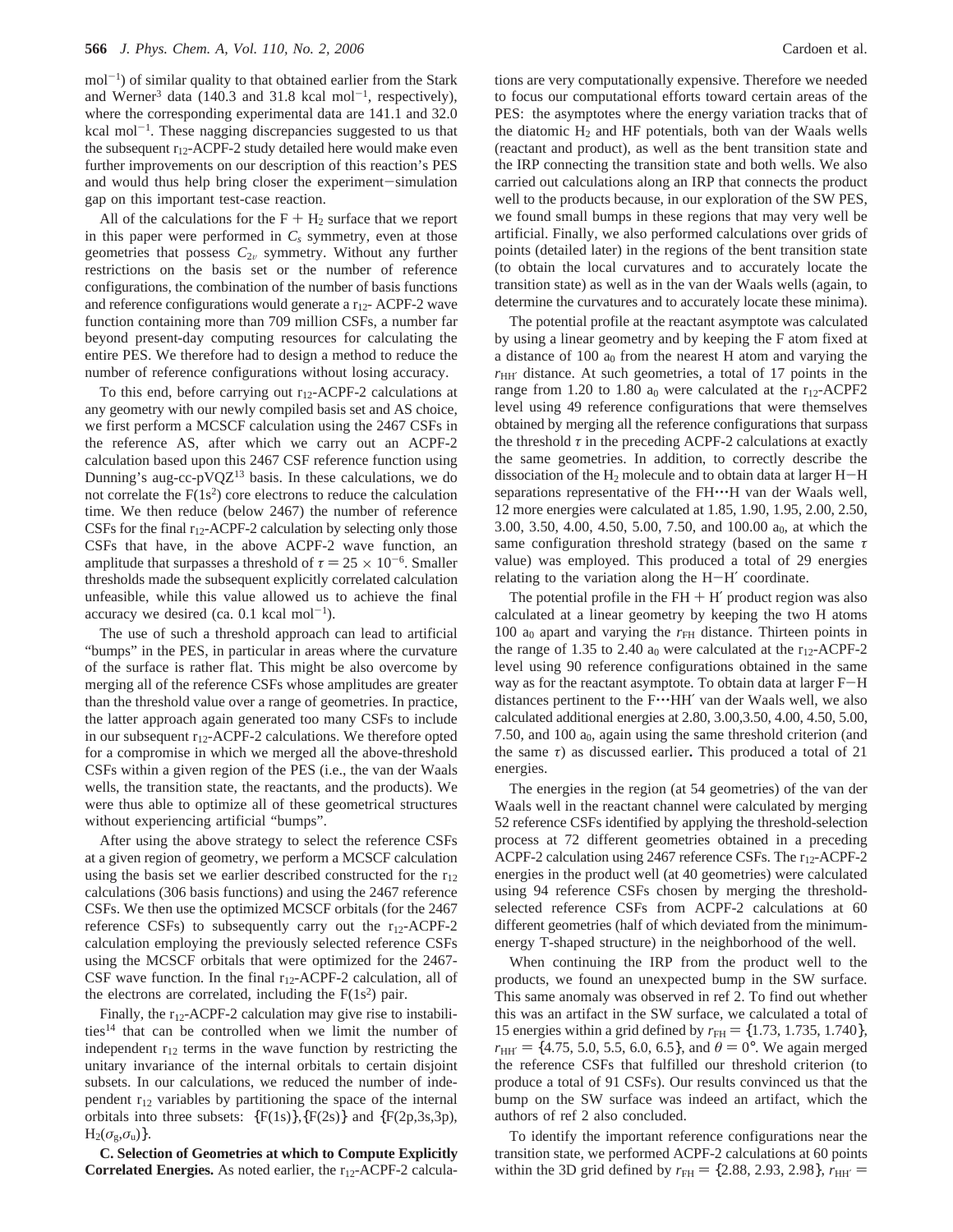

**Figure 1.** IRC for the F + H<sub>2</sub> reaction connecting the transition state to the van der Waals wells for various isotopes (X/Y = H/H, HD, DH, and DD) as functions of two distances and the bending angle.

 $\{1.450, 1.455, 1.460, 1.465\}$ , and  $\theta = \{58^\circ, 61^\circ, 64^\circ, 67^\circ, 70^\circ\}$ . We merged all the reference configurations that had a higher weight than the threshold  $\tau$  in the ACPF-2 wave function, which resulted in a total of 177 configurations that were subsequently used to perform  $r_{12}$ -ACPF-2 calculations at 36 geometries within the same grid.

The geometries along the reaction path at which  $r_{12}$ -ACPF-2 calculations should be carried out were determined by first performing a "walk" on the SW PES along the IRC<sup>15</sup> starting from the transition state (TS) and connecting to both wells. Several algorithms (eigenmode, following<sup>16-19</sup> the Euler method, and the local quadratic approximation  $(LQA)^{20}$  method) were implemented and tested on some benchmark surfaces such as the KMB21 surface. We used each of these algorithms on the SW PES, and they resulted in virtually the same trajectories (as long as the step size was small and the same isotope was used). The IRC walk on the surface properly preserved the center-of-mass (COM), and the rotational motions were projected<sup>10</sup> out. The use of mass-weighted Cartesian coordinates allowed us to obtain the IRCs for the different H isotopes; as can be seen from Figure 1, the paths for all four trajectories deviate slightly, so we chose to use the  $F + HH$  IRC to carry out our  $r_{12}$ -ACPF-2 energy calculations.

In total, 34 geometries (each spaced by an energy of 1 kcal  $mol^{-1}$ ) were sampled along the SW surface's IRC starting at the bent TS and ending in the  $FH + H$  product well. That is, each of the geometries has an energy that is 1 kcal mol<sup>-1</sup> different from that of its neighbors. The reference CSFs for each geometry were those that had a higher weight than the threshold *τ* in the MR-ACPF-2 wave function containing 2467 CSFs at that geometry. We opted for this approach because the physical character of the reference CSFs changes considerably from the bent TS to the product well. Along the opposite direction of the IRC (i.e., starting from the bent TS and leading to the reactant well), we selected seven geometries spaced by 0.25 kcal mol<sup> $-1$ </sup>. We opted for a similar strategy as we chose for the product interval of the IRC-we only used those references that had a weight larger than  $\tau$  in the ACPF-2 wave function.

We found that imposing the restriction of the unitary invariance among the internal orbitals employed in the construction of the  $r_{12}$  terms indeed improved the numerical stability of the  $r_{12}$ -ACPF-2 wave function significantly. Nevertheless, we found several points along the IRC were the  $r_{12}$ -ACPF-2 wave function "broke down" due to the presence of negative eigenvalues of the Hessian matrix constructed in the vector space of the trial vectors. The presence of one or more negative eigenvalues of the Hessian in cases where one is studying the ground state casts doubt on the validity of the energy. We noticed that this arose primarily around the transition barrier, especially when many reference CSFs were present (more than 180). We did not include any energies that were obtained when the program had not reached the 10-<sup>5</sup> *E*<sup>h</sup> convergence threshold or had displayed the irregular Hessian behavior discussed above.

# **III. Results and Discussion:**

A. PES in the Asymptotic Regions. Our 228 r<sub>12</sub>-ACPF-2 energies were also used to refine the parameters appearing in the two-body components of the functional form (ref 3) that expresses the SW PES as follows

$$
V(R_{AB}, R_{BC}, R_{AC}) = \sum_{i} V_i^{(1)} + \sum_{n} V_n^{(2)}(R_n) + V_{ABC}^{(3)}(R_{AB}, R_{BC}, R_{AC})
$$

The energies of the three individual atoms are expressed by  $V_i^{(1)}$  (*i* = A(F), B(H), C(H')), and the diatomic potentials are<br>contained in the terms  $V_{\gamma}^{(2)}$  where *n* can be AR(FH) AC(FH') contained in the terms  $V_n^{(2)}$  where *n* can be AB(FH), AC(FH'), or BC(HH′). The three-body contribution to the potential is expressed by  $V^{(3)}$  ( $R_{AB}$ ,  $R_{AC}$ ,  $R_{BC}$ ) and, of course, is a function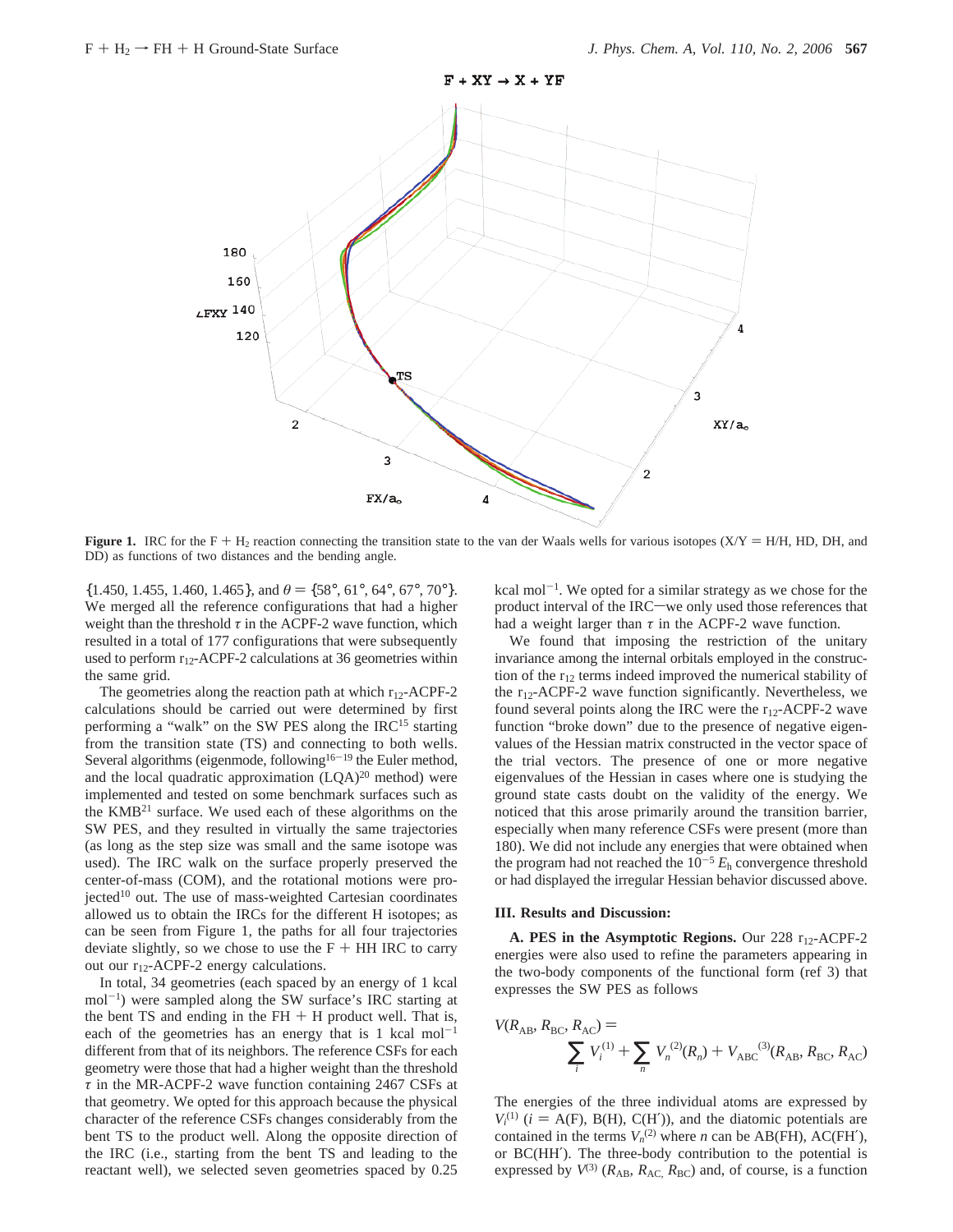**TABLE 1: Parameters of Our Optimized Two-Body** Potentials  $V^{(2)}_{\text{cgs}}$  Followed by Those of the Original SW **Surface**

| parameter        | НF                     | H                     |
|------------------|------------------------|-----------------------|
| $D_e$ (hartrees) | 0.22595580/0.22361367  | 0.17463024/0.17369212 |
| a <sub>1</sub>   | 2.310949901/2.34122333 | 2.17830163/2.19220027 |
| a <sub>2</sub>   | 1.307547917/1.36362029 | 1.30424354/1.36011506 |
| $a_3$            | 0.665658077/0.74001884 | 0.70882425/0.69602488 |
| $a_4$            | 0.0/0.0                | 0.17463024/0.17369212 |
| $R_{\rm e}$      | 1.73305288/1.73471165  | 1.39893899/1.40013039 |
|                  |                        |                       |

of all three interatomic distances. Both two-body potentials have the same functional form as used in the SW surface

$$
V_n^{(2)}(x) = -D_e(1 + a_1x + a_2x^2 + a_3x^3)e^{-a_1x} + a_4
$$

$$
x = R_n - R_n^e
$$

but, of course, we obtained our own values for the parameters as described below. In each  $V_n^{(2)}(x)$ ,  $a_1$ ,  $a_2$ ,  $a_3$ , and  $a_4$  as well  $R^{(e)}$ <sub>n</sub> and  $D_e$ , the dissociation energy of the diatomic molecule, are parameters that have to be optimized. The *a*<sup>4</sup> parameters are chosen to make the potential zero at the minimum-energy structure (i.e.,  $F + HH'$ ) of the reactant asymptote, which is the same choice used by  $SW<sup>3</sup>$  in forming their potential. The values of  $R_e$  and of  $D_e$  for  $H_2$  and FH were obtained from our  $r_{12}$ -ACPF-2 calculations; only the  $a_1$ ,  $a_2$ , and  $a_3$  parameters were obtained by fitting our  $H_2$  and FH energies at other internuclear distances to the two-body functional form shown above. The *a*<sup>4</sup> parameter for FH is taken as 0.0 (to guarantee that the potential vanishes when  $H_2$  is at its equilibrium bond length and F is 100  $a_0$  away), and  $a_4$  for  $H_2$  is taken as  $D_e(H_2)$  to make the potential agree with our  $r_{12}$ -ACPF-2 computed exothermicity at the  $FH + H$  product geometry.

The other parameters of the  $V_n$ <sup>(2)</sup> were optimized by carrying out nonlinear optimizations using our 29  $r_{12}$ -ACPF-2 energies at the reactant asymptote  $(F + HH')$  to obtain the parameters in the HH $^{\prime}$  diatomic potential and our 21  $r_{12}$ -ACPF-2 energies at the product asymptote ( $FH + H'$ ) to obtain the FH diatomic potential. The fit of our 29  $r_{12}$ -ACPF-2 energies to the twobody potential of  $H_2$  produced a fit with a root-mean-square (rms) accuracy of 0.09 kcal mol<sup>-1</sup>. In fitting the data to obtain optimal parameters for the FH two-body potential, we found that a fit with an rms deviation of  $0.04$  kcal mol<sup>-1</sup> was obtained if we employed only those 16  $r_{12}$ -ACPF-2 energies ranging out to 3.0  $a_0$ , including the r<sub>12</sub>-ACPF-2 energies at the five points between 3.5 and 7.5  $a_0$  generated a fit with an rms deviation of  $0.25$  kcal mol<sup>-1</sup>. Thus, consistent with our original goal of reporting  $r_{12}$ -ACPF-2 energies to 0.1 kcal mol<sup>-1</sup>, we chose to include only data out to 3.0  $a_0$  and report modified SW twobody potentials that fit our data to the  $0.1$  kcal mol<sup>-1</sup> accuracy, even if the range over which these fits is accurate might be limited to 3.0  $a_0$  or smaller.

The optimized parameters (assuming all energies are in hartrees and all distances are in  $a_0$  units) that result from this process are given in Table 1 where we also give the original parameters of the SW two-body potentials.

Because the fit of the  $r_{12}$ -ACPF-2 data for FH produced rms errors exceeding  $0.1$  kcal mol<sup>-1</sup> when the data points at distances exceeding  $3.0$  a<sub>0</sub> were included, we decided to extend the original three-parameter  $(a_1, a_2, a_3)$  SW two-body functional to include two additional terms thus producing a function of the following form

$$
V_n^{(2)}(x) = -D_e(1 + a_1x + a_2x^2 + a_3x^3 + a_4x^4 + a_5x^5)e^{-a_1x} + a_6
$$
  

$$
x = R_n - R_n^e
$$

We then fit all 29 of our  $H_2$  and all 21 of our FH  $r_{12}$ -ACPF-2 energies to this functional and achieved rms errors of 0.09 and  $0.13$  kcal mol<sup>-1</sup>, respectively, both of which allow these new potentials to represent our  $r_{12}$ -ACPF-2 data within the desired  $0.1$  kcal mol<sup>-1</sup> specification. The optimal parameters for these new five-parameter two-body potentials are given in Table 2.

The actual  $r_{12}$ -ACPF-2 energies and HH' distances (the F atom was held  $100 a<sub>0</sub>$  from the nearest H atom) used in achieving this fit in the  $F + HH'$  region are shown in Figure 2, as is the analytical fit itself. The point at  $r_{HH'} = 100 a_0$  is not shown for convenience. We wish to stress that the range of HH′ distances where  $r_{12}$ -ACPF-2 energies were computed and where the potential fit remains accurate to 0.09 kcal mol<sup>-1</sup> spans the equilibrium bond length of  $H_2$ , the HH' distances in the FH $\cdot$  $H'$  and  $F^{\bullet}H_2$  complexes, and the transition state.

We also wish to note that a comparison of our  $r_{12}$ -ACPF-2 energies and of the fits using the parameters reported above (either the fit of Table 1 or that of Table 2) to the highly accurate  $H_2$  potential of Wolniewicz<sup>22</sup> shows that our potential function agrees with the results of ref 22 to within  $0.09$  kcal mol<sup>-1</sup> out to 3.2  $a_0$  but deviates by 0.18 kcal mol<sup>-1</sup> at 3.4  $a_0$  and by 0.21 kcal mol<sup>-1</sup> at 5.0 a<sub>0</sub>. Thus, our H<sub>2</sub> two-body potential function likely is accurate (i.e., fits our  $r_{12}$ -ACPF-2 data within this limit and our  $r_{12}$ -ACPF-2 data itself is accurate within this limit) to our stated 0.1 kcal mol<sup>-1</sup> only for HH $^{\prime}$  distances up to 3.2 a<sub>0</sub>. This range is adequate for the reactants, the  $F^{\bullet \bullet}H_2$  van der Waals well, and the transition state but is somewhat outside the HH' distance (4.3  $a_0$ ) characterizing the FH $\cdot\cdot$ +H' van der Waals well.

The energies and FH distances (the H′ atom is held fixed  $100$  a<sub>0</sub> away from the H atom) used to obtain the parameters in the FH two-body potential given in Table 2 are shown in Figure 3 as is the analytical fit itself. Again, the point at  $r_{\text{FH}} = 100 a_0$ is not shown for convenience. Note that the range of FH distances where  $r_{12}$ -ACPF-2 energies were computed and where our five-parameter fit is accurate to  $0.1$  kcal mol<sup>-1</sup> spans the equilibrium bond length of FH, the FH distance in the F $\cdots$ HH' and FH $\cdot\cdot$ -H' complexes, and the transition state.

From Figures 2 and 3, we see clearly that the two-body potentials for HF and  $H_2$  are smooth and provide good representations of the  $r_{12}$ -ACPF-2 energies, which have been shifted to render the potential energy zero at the  $F + H_2$ asymptote when HH′ is at its minimum. The rms errors pertaining to the five-parameter two-body potentials for HH′ and FH detailed above are  $0.1$  kcal mol<sup>-1</sup> within the range of internuclear distances characterizing both van der Waals wells and the transition state. Moreover, the HH′ potential also agrees within 0.1 kcal mol<sup>-1</sup> with the data of ref 22 over the most important range of HH′ distances. These findings suggest that our new five-parameter two-body potentials will be appropriate to use in a next-generation 3D surface for the  $F + H_2 \rightarrow FH +$ H surface.

**B. Spin**-**Orbit and Scalar Relativistic Corrections.** In our earlier study of the ground state of the HF molecule, $7$  we corrected the energies for the spin-orbit and scalar relativistic contributions, the latter being composed of the mass-velocity and Darwin corrections. The sum of the scalar relativistic and spin-orbit corrections we term the total relativistic contribution.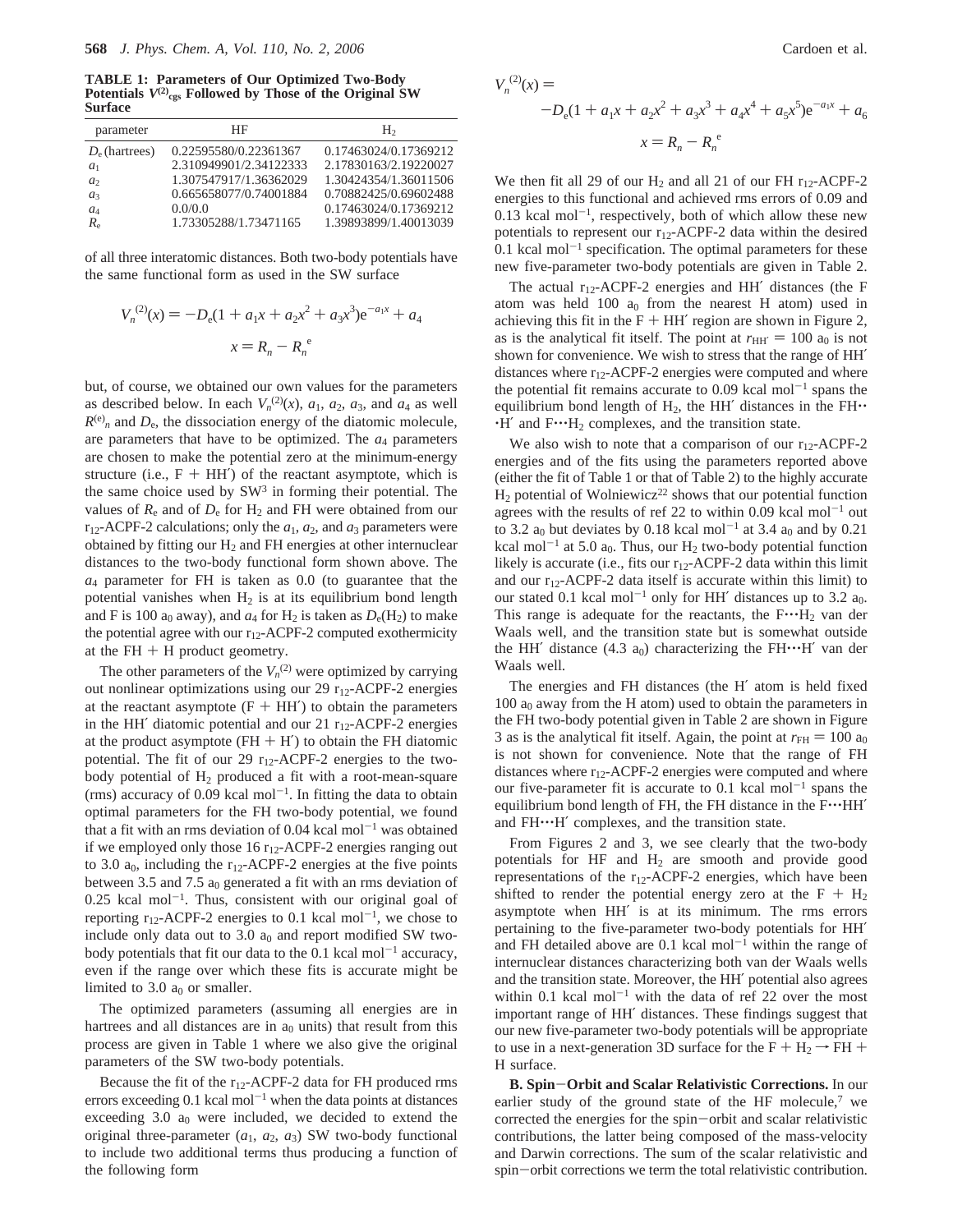**TABLE 2: Parameters of Our Optimized Five-Parameter** Two-Body Potentials  $V^{(2)}_{\text{cgs}}$  Followed by Those of the **Original SW Surface**

| parameter                     | ΗF                    | H <sub>2</sub>        |
|-------------------------------|-----------------------|-----------------------|
| $D_e$ (hartrees)              | 0.22595580/0.22361367 | 0.17463024/0.17369212 |
| $a_1$                         | 2.67367460/2.34122333 | 2.32576382/2.19220027 |
| a <sub>2</sub>                | 2.18700104/1.36362029 | 1.63942330/1.36011506 |
| $a_3$                         | 1.33651504/0.74001884 | 0.88964381/0.69602488 |
| $a_4$                         | 0.49050336/0.0        | 0.15574627/0.0        |
| a <sub>5</sub>                | $-0.06175378/0.0$     | 0.00001245/0.0        |
| a <sub>6</sub>                | 0.0/0.0               | 0.17463024/0.17369212 |
| $R_{\scriptscriptstyle\rm e}$ | 1.73103141/1.73471165 | 1.39978507/1.40013039 |
|                               |                       |                       |

In the present study, we will consider the same two important relativistic effects.

After verifying their quality at a number of geometries by carrying out our own calculations, we took the spin-orbit corrections directly from the work from Hartke and Werner,<sup>8</sup> who calculated this correction in those regions where it is most significant (i.e., in the reactant channel where the F atom's spinorbit energy is large—the  ${}^{2}P_{3/2}{}^{-2}P_{1/2}$  splitting<sup>23</sup> is 404 cm<sup>-1</sup>). We calculated the scalar relativistic correction at 1380 geometries defined by a 3D grid formed by taking 23 points along the  $r<sub>FH</sub>$  axis (ranging from 1.35 to 100.00  $a<sub>0</sub>$ ), 12 points along the r<sub>HH'</sub> axis (ranging from 1.20 to 100.00 a<sub>0</sub>), and 5 angles  $\theta$  $=$  {0°, 30°, 60°, 90°, 120°}. To keep these calculations feasible, we used the aug-cc-pCVQ $Z^{24}$  basis set for F and the aug-ccpVQZ13 basis set for H instead of the more expensive aug-ccpCV5Z24 and aug-cc-pV5Z13 basis sets that we used in our earlier study of HF.<sup>7</sup> We justify this choice of basis by noting that the  $D<sub>e</sub>$  values of HF computed using the two respective bases and adding the resultant scalar relativistic corrections to the  $r_{12}$ -ACPF-2 energies are 0.205 and 0.197 kcal mol<sup>-1</sup> below the values obtained using the  $r_{12}$ -ACPF-2 data alone, so results from the two bases are indeed very similar.

In our investigation of the AS for the  $F + H_2$  PES,<sup>1</sup> we found many ASs suffer from symmetry breaking. Therefore, we did not use the kind of valence-CAS AS that we used earlier for the HF molecule.7 Instead, we chose the smallest AS that was found in ref 1 to be able to correctly describe the entire  $F + H_2$ PES and to be free from symmetry breaking. This was a reference space composed of the following active orbitals: F(2s,2p,3p) and  $H_2(\sigma_g, \sigma_u)$ , with the F(1s) orbital being inactive. To limit the number of reference configurations, we performed all possible excitations within the subspace spanned by the F(2s,- 2p) and  $H_2(\sigma_{\varphi}, \sigma_{\varphi})$  orbitals but only included single and double excitations out of this subspace into the F(3p) orbitals. The resulting AS is denoted (6202/1000|82/10) and contains 1464 reference CSFs. In the subsequent ACPF-2 calculations, we correlate all electrons and the mass-velocity and Darwin corrections are then calculated as expectation values over the ACPF wave function. We then formed the total relativistic correction by adding the spin-orbit correction of Hartke and Werner<sup>8</sup> to our calculated scalar relativistic correction.

The spin-orbit energies calculated by Hartke and Werner are largely situated in the reactant channel, which covers only that part of the PES where the spin-orbit correction is significant. In contrast, the scalar relativistic contribution is most significant in the product-channel region of the PES. We therefore determined the spin-orbit correction at all of the 1380 geometries noted above using Hartke and Werner's 3D-spline program. These spin-orbit energies were then added to our scalar relativistic values at the same geometries. The total relativistic correction for each of these 1380 geometries was then used as input to Hartke and Werner's 3D-spline program to generate a new spline interpolation that allowed us to calculate



Figure 2. Diatomic potential for the H<sub>2</sub> molecule. The squares represent the r12-MR-ACPF-2 energies (shifted by 100.90646839 hartrees); the curve is the diatomic  $H_2$  potential reproduced using our parameters from Table 2 in the two-body functional form given in the text.



**Figure 3.** Two-body for the  $FH + H'$  asymptote. The squares represent the  $r_{12}$ -MR-ACPF-2 energies (shifted by 100.90646839 hartrees); the curve is the HF two-body potential with our parameters from Table 2.

the total relativistic correction for any geometry on the PES. The relativity-corrected energies for any geometry are then calculated by adding the relativistic correction to the nonrelativistic energies.

**C. Diatomic Potential Parameters of H2 and HF, the Reaction Exothermicity, and the Barrier Heights.** In Figures 2 and 3, the nonrelativistic diatomic potentials for  $H_2$  and HF are depicted for a wide range of internuclear distances. The  $r_{12}$ -ACPF-2 energy data underlying these nonrelativistic potentials, when corrected for relativistic effects as outlined above, allowed us to extract various spectroscopic parameters at this high level. The equilibrium bond lengths  $R_e$  and the harmonic frequencies *ω*<sup>e</sup> were calculated by fitting the relativity-corrected r12-ACPF-2 energies to quartic polynomials in  $R^{-1}$ 

$$
V(R) = \sum_{i=0}^{4} c_i R^{-1}
$$

The distance  $R_e$  was obtained by finding the minimum in this quartic polynomial. The harmonic frequency *ω*<sup>e</sup> was calculated from the second derivative of this quartic polynomial at the minimum, using atomic masses in order to simulate non-Born-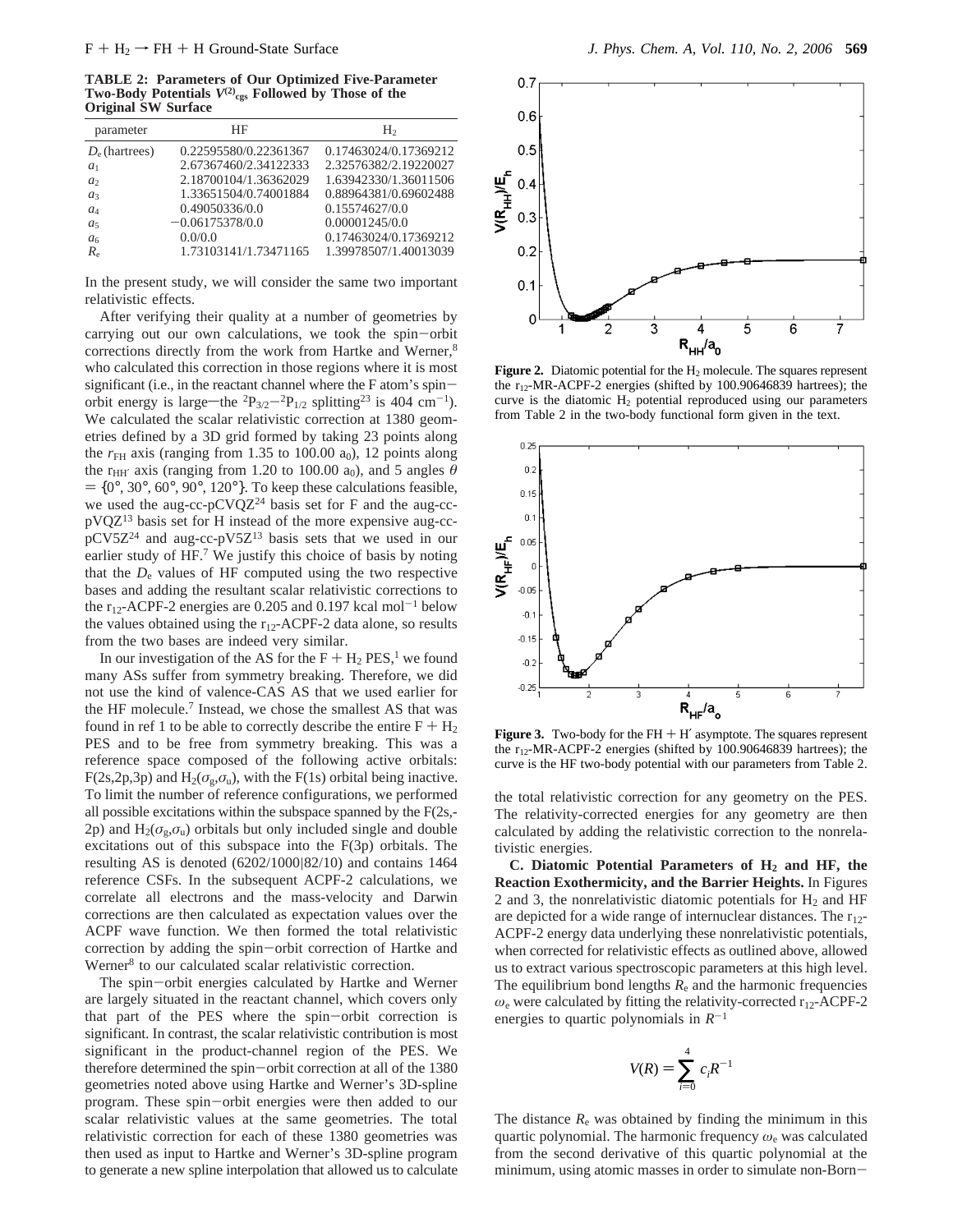**TABLE 3: Spectroscopic Constants of H2 and HF, as well as the Reaction Exothermicity (**-**∆E) at the r12-ACPF-2 (with and without relativistic correction) Levels and Comparison to Other Results**

|                                     |                 | H <sub>2</sub>                 |                                           |                 | HF                                 |                                           | exothermicity                             |  |
|-------------------------------------|-----------------|--------------------------------|-------------------------------------------|-----------------|------------------------------------|-------------------------------------------|-------------------------------------------|--|
|                                     | $r_{\rm e}/a_0$ | $\omega_{\rm e} / \rm cm^{-1}$ | $D_{\rm e}/\text{kcal}$ mol <sup>-1</sup> | $r_{\rm e}/a_0$ | $\omega_{\rm e}$ /cm <sup>-1</sup> | $D_{\rm e}/\text{kcal}$ mol <sup>-1</sup> | $-\Delta E/\text{kcal}$ mol <sup>-1</sup> |  |
| $r_{12}$ -ACPF-2 + REL <sup>a</sup> | 1.401           | 4406                           | 109.6                                     | 1.733           | 4133                               | 141.2                                     | $32.01^b$                                 |  |
| $r_{12}$ -ACPF-2                    | 1.401           | 4407                           | 109.6                                     | 1.732           | 4136                               | 141.8                                     | $32.60^b$                                 |  |
| $ACPF-2^i$                          | 1.402           | 4456                           | 109.0                                     | 1.735           | 4138                               | 141.0                                     | 32.45                                     |  |
| $\text{ASW}^{26}$                   | 1.400           | 4413c                          | 109.7 <sup>d</sup>                        |                 |                                    |                                           | 31.34                                     |  |
| SW <sup>3</sup>                     | 1.400           | 4404                           | 109.0                                     | 1.734           | 4131                               | 140.3                                     | 31.77                                     |  |
| experiment                          | $1.401^e$       | $4401^e$                       | $109.5^e$                                 | $1.732^{f}$     | $4138^{g}$                         | 141.1 <sup>h</sup>                        | $32.00 \pm 0.02^i$                        |  |

<sup>a</sup> Spin–orbit and scalar relativity corrected. <sup>b</sup> Calculated as  $D_e(HF) = D_e(H_2) = \frac{1}{2} [\omega_e(HF) - \omega_e(H_2)]$ . <sup>c</sup> Fit to  $E(v) = \omega_e(v + \frac{1}{2}) - \omega_e x_e(v + \frac{1}{2})$  $\frac{1}{2}$ )<sup>2</sup> +  $\omega_e$ y<sub>e</sub>(v +  $\frac{1}{2}$ )<sup>3</sup> (Table 3 in ref 26). <sup>*d*</sup> Calculated as  $D_0 + E(v = 0)$  (Table 3 in ref 26). <sup>*e*</sup> Huber and Herzberg.<sup>27</sup> *f* Coxon and Ogilvie (1989).<sup>28</sup><br>Le Roy<sup>29</sup> <sup>h</sup> Zemke et al. (1991)<sup>30</sup> *g* Le Roy.<sup>29</sup> *h* Zemke et al.  $(1991)^{30}$  *i* Calculated as  $|D_0(HF^{30}) - D_0(H_2^{31})|$ .

**TABLE 4:** Geometries and Energies (relative to  $F + H_2$ ) for **the Bent Barrier Obtained Using r12-ACPF-2 (with and without relativistic correction) and Comparison to Existing Results**

|                               |                 | bent barrier geometry and energy |               |                  |  |  |
|-------------------------------|-----------------|----------------------------------|---------------|------------------|--|--|
| method                        | $r_{HH'}$ $a_0$ | $r_{FH}/a_0$                     | $\theta$ /deg | $F^{\ddagger a}$ |  |  |
| $r_{12}$ -ACPF-2<br>$+REL^b$  | 1.454           | 2.898                            | 62.7          | 1.80             |  |  |
| $r_{12}$ -ACPF-2              | 1.454           | 2.900                            | 62.6          | 1.42             |  |  |
| $ACPF-2$                      | 1.458           | 2.923                            | 62.1          | 1.32             |  |  |
| $\rm ASW/H_{so}$ <sup>c</sup> | 1.457           | 2.916                            | 64.1          | 1.92             |  |  |
| $ASW^{26}$                    | 1.457           | 2.916                            | 64.5          | 1.55             |  |  |
| $HSW^{32}$                    | 1.458           | 2.914                            | 62.0          | 1.91             |  |  |
| SW <sup>3</sup>               | 1.457           | 2.922                            | 61.0          | 1.53             |  |  |

*<sup>a</sup>* In kcal mol-1. *<sup>b</sup>* Spin-orbit and scalar relativity corrected. *<sup>c</sup>* ASW results of ref 26 including spin-orbit corrections.

Oppenheimer effects.25 To form the above quartic fits, we used energies at the following distances for the HF molecule:  $r_{\text{HF}} =$ {1.71, 1.72, 1.73, 1.74, 1.75}, all of which are very close to the equilibrium bond length. For the  $H_2$  molecule, we used energies computed at  $r_{\text{HH'}} = \{1.38, 1.39, 1.40, 1.41, 1.42\}$ , again using data very near the equilibrium bond length. In each case, we kept the third atom at least  $100 a<sub>0</sub>$  away from the two other atoms. In Table 3, our results are compared with some results from the literature.

A few observations about these findings are in order. First, we note that the  $D_e$  values for  $H_2$  and HF and the reaction exothermicity, when computed at the relativity-corrected  $r_{12}$ -ACPF-2 level, are all within 0.1 kcal mol<sup>-1</sup> of the experimental values, although results excluding relativity or excluding explicit correlation are not. Second, the spin-orbit and other relativistic corrections to the reaction exothermicity are ca. 0.6 kcal mol<sup>-1</sup>, so they are essential to include if an accuracy of  $0.1$  kcal mol<sup>-1</sup> is desired.

In Table 4, the  $r_{12}$ -ACPF-2 transition-state geometries and energies (with and without relativistic corrections) are presented, as are the results from several other PESs and calculations. To find the transition state, the  $r_{12}$ -ACPF-2 energies and the relativity-corrected energies were calculated on a 3D grid formed by  $r_{HH'} = \{1.45, 1.455, 1.460\}$ ,  $r_{FH} = \{2.88, 2.93, 2.98\}$ , and  $\theta$  = {61, 64, 67} and fit to a second-order polynomial in the three interatomic distances  $r_{HH'}$ ,  $r_{FH}$ , and  $r_{FH'}$ . We optimized the polynomial with respect to the three independent variables and obtained a saddle point of first order.

Although the  $r<sub>FH</sub>$  and  $r<sub>HH'</sub>$  values at the transition states do not depend much on the level of correlation or upon the inclusion of relativistic effects, we note that the activation barriers and the geometry angle do. In particular, it appears that including spin-orbit and other relativistic effects alters the barrier heights by ca. 0.4 kcal mol<sup> $-1$ </sup> (this was also noted in ref 2) whereas the inclusion of explicit correlation makes changes

**TABLE 5: Geometries and Well Depths (***δE* **relative to the respective asymptotes) for Both van der Waals Wells and Comparison with Results of Previous Calculations**

|                                                               |               | $F \cdot \cdot \cdot H2$ |                |              | $FH$ $\cdots$ H                                                             |      |      |              |
|---------------------------------------------------------------|---------------|--------------------------|----------------|--------------|-----------------------------------------------------------------------------|------|------|--------------|
|                                                               | $r/a_0$       |                          |                |              | $R/a_0$ $\varphi$ /deg $\delta E^a$ $r_{HH}/a_0$ $r_{FH}/a_0$ $\theta$ /deg |      |      | $\delta E^a$ |
| $r_{12}$ -ACPF-2 1.40 5.42 90.00 0.13<br>$+$ REL <sup>b</sup> |               |                          |                |              | 4.29                                                                        | 1.73 | 0.0  | 0.25         |
| $r_{12}$ -ACPF-2 1.402 4.87 90.00 0.30                        |               |                          |                |              | 4.29                                                                        | 1.73 | 0.00 | 0.25         |
| $ACPF-2$<br>$\rm ASW/H_{so}$                                  | 1.404<br>1.40 | 4.73<br>5.31             | 90.00<br>90.00 | 0.41<br>0.17 | 4.23                                                                        | 1.74 | 0.00 | 0.31         |
| $ASW^{26}$                                                    | 1.40          | 4.80                     | 90.00          | 0.35         |                                                                             |      |      |              |
| $HSW^{32}$<br>$\text{SW}^3$                                   | 1.40<br>1.40  | 5.39<br>4.77             | 90.00<br>90.00 | 0.17<br>0.36 | 4.19                                                                        | 1.74 | 0.00 | 0.25         |
|                                                               |               |                          |                |              |                                                                             |      |      |              |

*a* kcal mol<sup>-1</sup>. *b* Spin-orbit and scalar relativity corrected.

in the  $0.1-0.2$  kcal mol<sup>-1</sup> range. Because these barrier heights play crucial roles in determining the reaction rates, it is essential that they be accurately described. Of course, the geometry of the transition state can play a role in determining the vibrationrotation state populations of the product HF molecules, so knowing it to high accuracy (as Table 4 suggests we do) will be helpful.

The geometry and energy of the van der Waals well in the reactant channel computed at the  $r_{12}$ -ACPF-2 level were obtained by minimizing a second-order polynomial in *r* (the distance between the two hydrogen atoms) and *R* (the distance from the F atom to the center of mass of the  $H_2$  bond). For the nonrelativistic energies, the grid at which energies were computed was formed by  $r = \{1.40, 1.405, 1.41\}$  and  $R =$ {4.85, 4.90, 4.95}; for the relativity-corrected energies, the *R* grid was extended to  $R = 5.50$  a<sub>0</sub>. Because the spatial variation of the  $r_{12}$ -ACPF-2 energies in the region of this well was comparable in magnitude to the variation of the spin-orbit contribution, we observed substantial changes in the location and depth of this well when relativistic effects were included. In particular, the minimum shifted to larger *R* values and the well became shallower upon inclusion of relativistic contributions.

The location and depth of the van der Waals well in the product channel were determined by the optimization of a second-order polynomial in  $r_{HH'}$  and  $r_{FH}$  using energies computed on a grid formed by  $r_{HH'} = \{4.25, 4.30, 4.35\}$  and  $r_{FH} =$ {1.73, 1.735, 1.74}. In Table 5, our results for both van der Waals wells are presented and compared to the outcomes of other calculations.

We note that the geometry and depth of the product-channel van der Waals well vary little as the level of correlation is changed as well as when spin-orbit and other relativistic effects are included. In contrast, these properties of the reactant-channel well are strongly affected by electron correlation and relativity. Perhaps this is understandable given that in this well we have a nearly intact F atom (with substantial spin-orbit energy). We